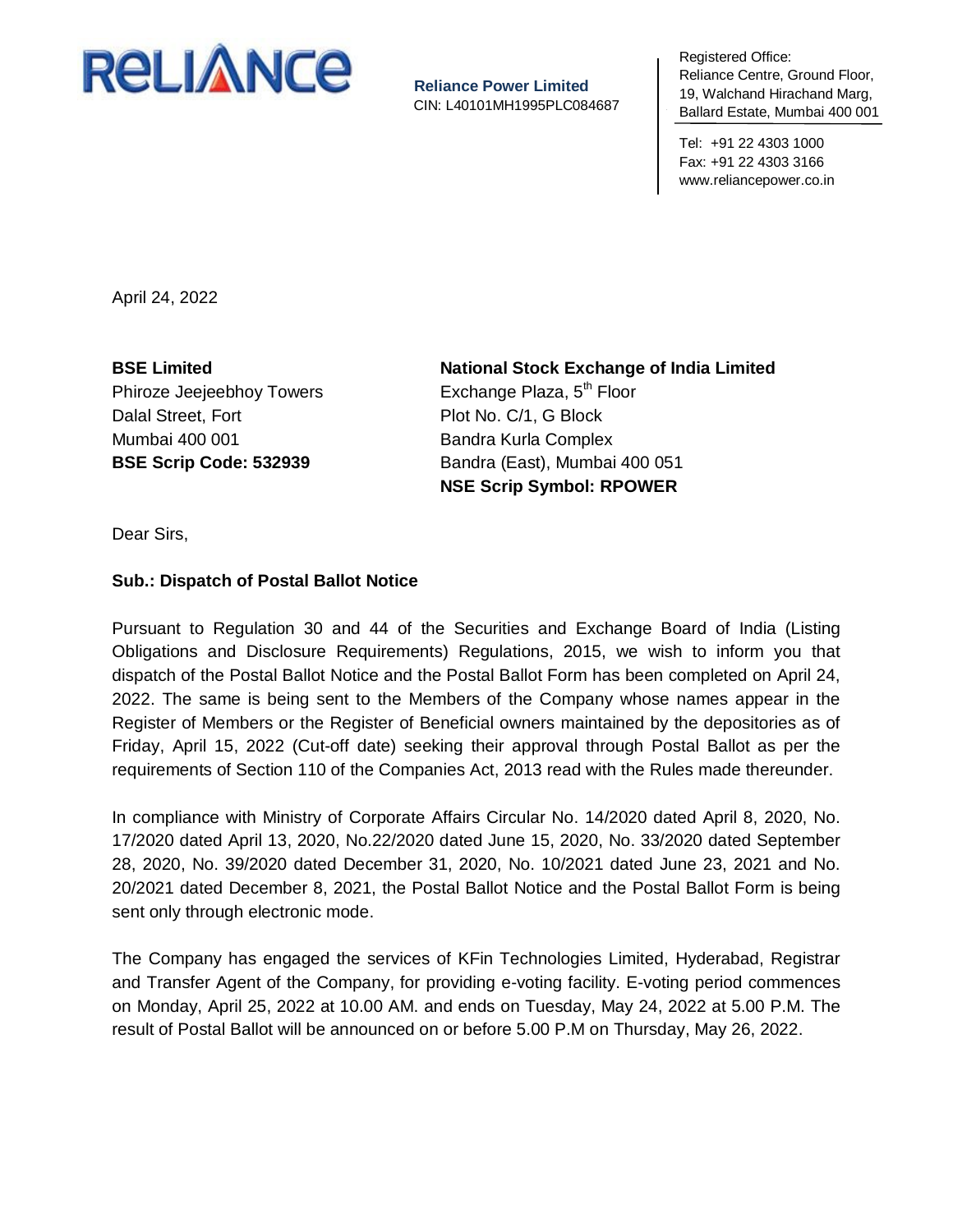

A Copy of Notice of Postal Ballot and Postal Ballot Form are enclosed. The Postal Ballot Notice and Postal Ballot Form are also available on the website of the Company at www.reliancepower.co.in, websites of the Stock Exchanges i.e. BSE Limited and National Stock Exchange of India Limited at www.bseindia.com and www.nseindia.com respectively, and on the website of KFIN Technologies Limited ('KFIN') at www.kfintech.com, the e-voting Service Provider (ESP).

Thanking you Yours faithfully,

# **For Reliance Power Limited**

MURLI **MANOHAR PUROHIT** PUROHIT<sub>T</sub> Digitally signed by MURLI MANOHAR Date: 2022.04.24 16:56:26 +05'30'

**Murli Manohar Purohit Vice President - Company Secretary & Compliance Officer** 

Encl.: As above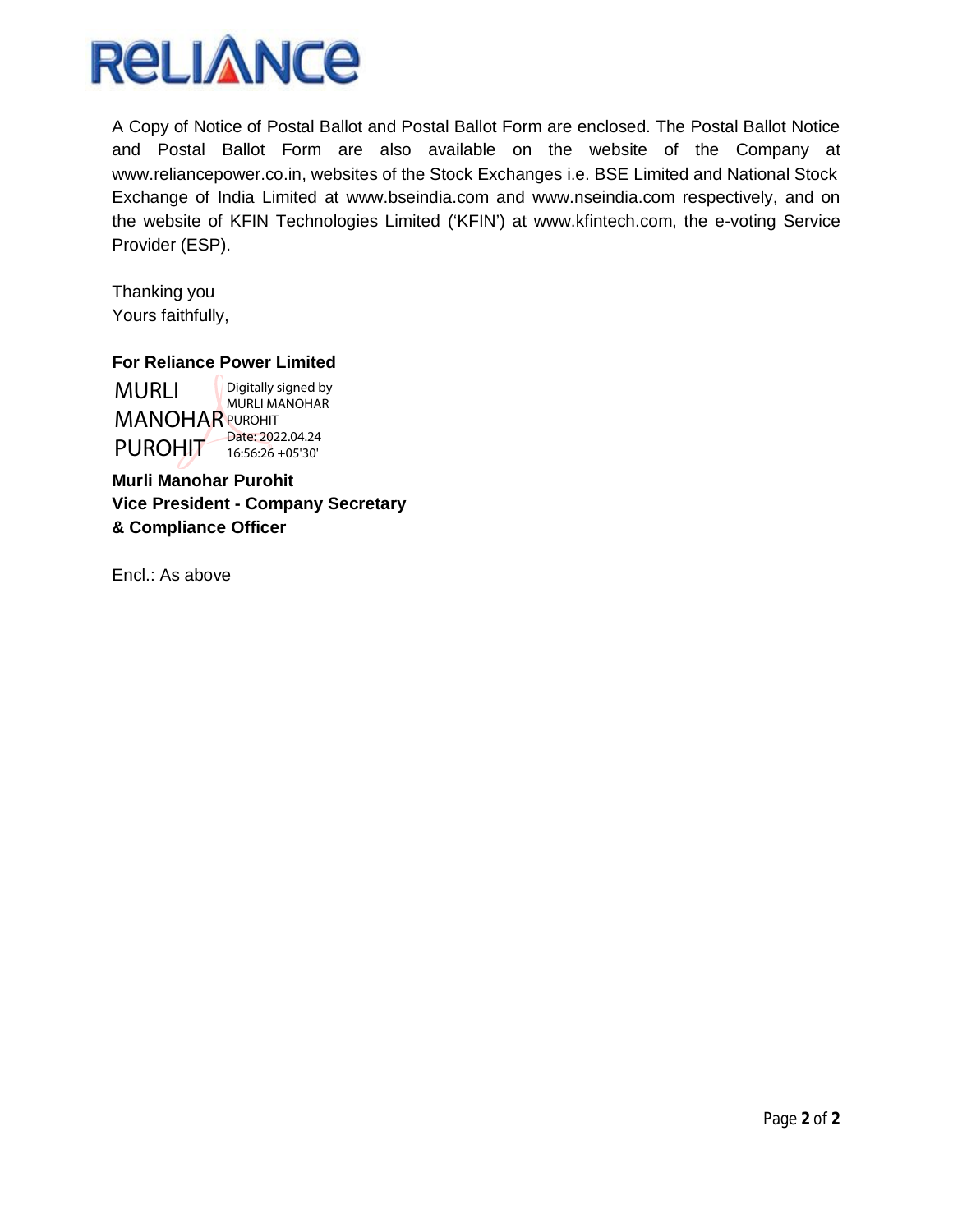# **RELIANCE**

Power

# **Reliance Power Limited**

CIN: L40101MH1995PLC084687 Registered Office : Reliance Centre, Ground Floor 19, Walchand Hirachand Marg, Ballard Estate, Mumbai 400 001 Tel.: +91 22 4303 1000, Fax: +91 22 4303 3166 E-mail:reliancepower.investors@relianceada.com, Website: www.reliancepower.co.in

#### **Notice pursuant to Section 110 of the Companies Act, 2013 read with Rule 20 and 22 of the Companies (Management and Administration) Rules, 2014**

Notice is hereby given to the Members of Reliance Power Limited (the Company), for seeking consent of Members of the Company for transacting the special business by passing the following resolutions through Postal Ballot including Electronic Voting (e-Voting) pursuant to Section 110 and all other applicable provisions, if any, of the Companies Act, 2013, and the Rules made there under, (including any statutory modification(s) or re-enactment(s) thereof, for time being in force), read with the General Circular No. 14/2020 dated April 8, 2020, General Circular No. 17/2020 dated April 13, 2020, General Circular No.22/2020 dated June 15, 2020, General Circular No. 33/2020 dated September 28, 2020, General Circular No. 39/2020 dated December 31, 2020, General Circular No. 10/2021 dated June 23, 2021 and General Circular No. 20/2021 dated December 8, 2021 issued by the Ministry of Corporate Affairs ("MCA") (hereinafter collectively referred to as "MCA Circulars"):

In compliance with the aforesaid MCA Circulars, this Postal Ballot Notice is being sent only through electronic mode to those Members whose e-mail addresses are registered with the Company/ Depositories. If your e-mail address is not registered with the Company/Depositories, please follow the process provided in the Notes to receive this Postal Ballot Notice.

#### **1. Appointment of Dr. Thomas Mathew as an Independent Director:**

To consider and, if thought fit, to give your assent or dissent to the following resolution as a **Special Resolution:**

**"RESOLVED THAT** pursuant to the provisions of Sections 149, 150 and 152 read with Schedule IV and all other applicable provisions, if any, of the Companies Act, 2013 (the "Act") and the Companies (Appointment and Qualification of Directors) Rules, 2014 (including any statutory modification(s) or re-enactment(s) thereof, for the time being in force), and the applicable provisions of the Securities and Exchange Board

of India (Listing Obligations and Disclosure Requirements) Regulations, 2015, (Listing Regulations) as amended from time to time, Dr. Thomas Mathew (DIN: 05203948), who was appointed as an Additional Director by the Board pursuant to the provisions of Section 161 of the Act and the Articles of Association of the Company and who qualifies for being appointed as an Independent Director and in respect of whom the Company has received a notice in writing under Section 160 of the Act from a member proposing his candidature for the office of Director and in accordance with the recommendation of the Nomination and Remuneration Committee, be and is hereby appointed as an Independent Director of the Company, not liable to retire by rotation and to hold office for a term of 5 (five) consecutive years commencing from February 26, 2022.

**RESOLVED FURTHER THAT** the Board of Directors and Company Secretary be and are hereby authorised to do all acts and take all such steps as may be necessary, proper or expedient to give effect to this resolution."

#### **2. Appointment of Shri Ashok Ramaswamy as an Independent Director:**

To consider and, if thought fit, to give your assent or dissent to the following resolution as a **Special Resolution:**

**"RESOLVED THAT** pursuant to the provisions of Sections 149, 150 and 152 read with Schedule IV and all other applicable provisions, if any, of the Companies Act, 2013 (the "Act") and the Companies (Appointment and Qualification of Directors) Rules, 2014 (including any statutory modification(s) or re-enactment(s) thereof, for the time being in force), and the applicable provisions of the Securities and Exchange Board of India (Listing Obligations and Disclosure Requirements) Regulations, 2015 (Listing Regulations), as amended from time to time Shri Ashok Ramaswamy (DIN: 00233663), who was appointed as an Additional Director by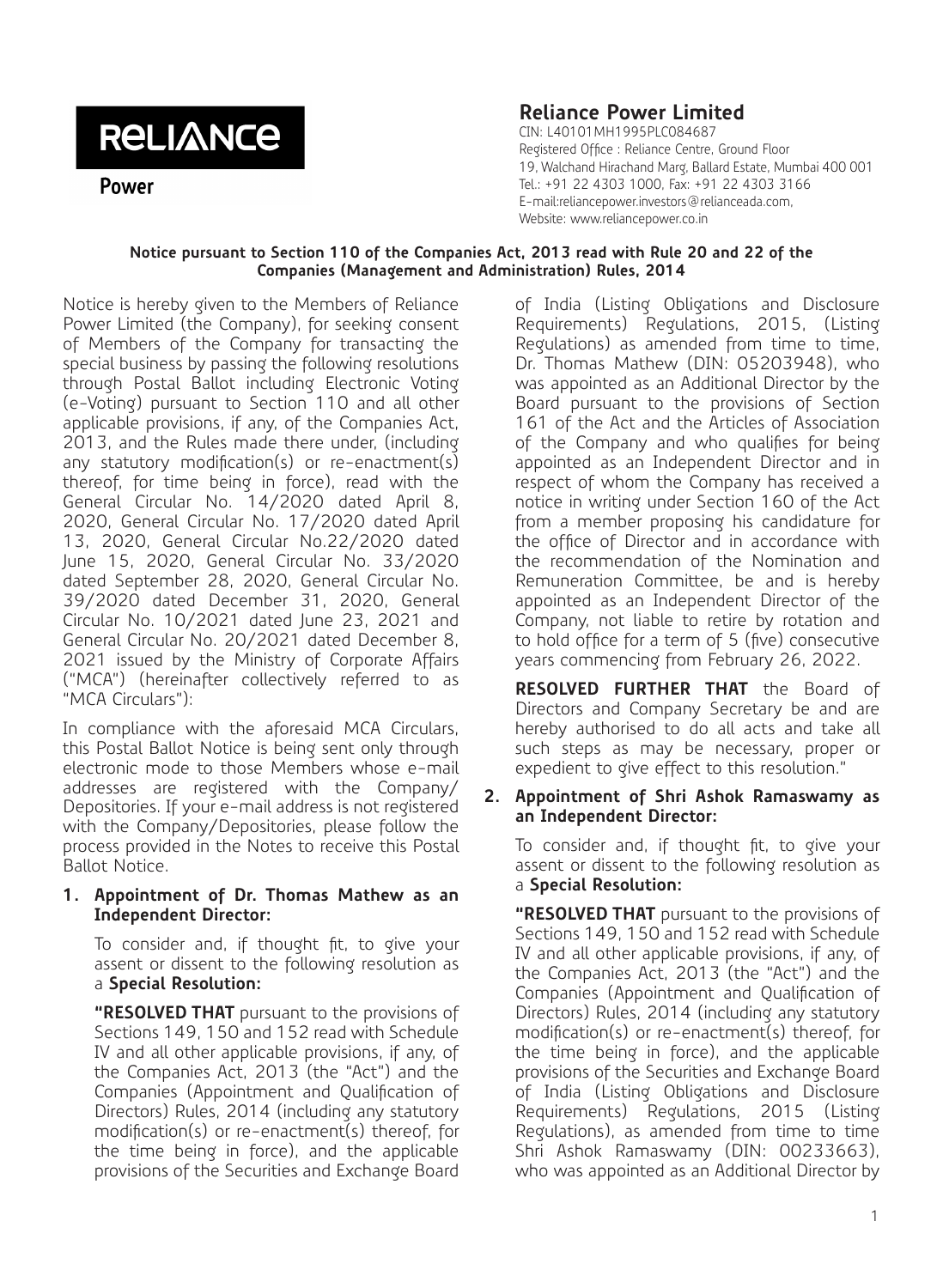the Board pursuant to the provisions of Section 161 of the Act and the Articles of Association of the Company and who qualifies for being appointed as an Independent Director and in respect of whom the Company has received a notice in writing under Section 160 of the Act from a member proposing his candidature for the office of Director and in accordance with the recommendation of the Nomination and Remuneration Committee, be and is hereby appointed as an Independent Director of the Company, not liable to retire by rotation and to hold office for a term of 5 (five) consecutive years commencing from April 22, 2022.

**RESOLVED FURTHER THAT** pursuant to the provisions of Regulation 17 (1A) of the Listing Regulations, Shri Ashok Ramaswamy be continued as an Independent Director of the Company for the said term of 5 years, notwithstanding that on 16th August 2024 he attains the age of 75 years during the aforesaid tenure.

**RESOLVED FURTHER THAT** the Board of Directors and Company Secretary be and are hereby authorised to do all acts and take all such steps as may be necessary, proper or expedient to give effect to this resolution."

> By Order of the Board For Reliance Power Limited

Murli Manohar Purohit Vice President - Company Secretary & Compliance Officer

Date: April 22, 2022 Place: Mumbai

# **Registered Office:**

Reliance Centre, Ground Floor 19, Walchand Hirachand Marg Ballard Estate, Mumbai 400 001 CIN : L40101MH1995PLC084687 Website: www.reliancepower.co.in

#### **Notes:**

1. The statement pursuant to Section 102 of the Companies Act, 2013, setting out material facts concerning above item of business to be transacted is annexed hereto. Details of Directors whose appointment is proposed pursuant to Regulation 36(3) of SEBI (Listing Obligations and Disclosure Requirements) Regulations, 2015 and Secretarial Standards on General Meeting (SS-2) is also appended hereto as Annexure.

- 2. The Postal Ballot Notice along with Postal Ballot Form containing the process and instructions is being sent to all the Members, whose names appear in the Register of Members / list of beneficial owners as received from National Securities Depository Limited ('NSDL') / Central Depository Services (India) Limited ('CDSL') on April 15, 2022.
- 3. Members whose names appear on the Register of Members / List of Beneficial Owners as on April 15, 2022, will be considered for the purpose of voting. A person who is not a Member as on April 15, 2022 i.e. the 'cut-off date' for reckoning voting rights should treat this Notice for information purpose only.
- 4. Members may note that the Postal Ballot Notice will be available on the Company's website www.reliancepower.co.in, websites of the Stock Exchanges i.e. BSE Limited and National Stock Exchange of India Limited at www.bseindia. com and www.nseindia.com respectively, and on the website of KFIN Technologies Limited ('KFIN') at www.kfintech.com, the e-Voting Service Provider (ESP).
- 5. The Board of Directors have appointed Shri Anil Lohia, or in his absence Shri Khushit Jain, Partners, M/s. Dayal & Lohia, Chartered Accountants, as Scrutinizer for conducting voting process in a fair and transparent manner.
- 6. Members who wish to vote through Physical Form may download the Postal Ballot Form from the link provided in the e-mail or from the link https://evoting.kfintech.com/showallevents. aspx and send the duly completed and signed Postal Ballot Form to the Scrutinizer by post or courier at Shri Anil Lohia / Shri Khushit Jain, Scrutinizer for Postal Ballot, Reliance Power Limited, C/o. KFIN Technologies Limited, Selenium Building, Tower - B, Plot No. 31 & 32, Financial District, Nanakramguda, Hyderabad, Telangana 500 032 so as to reach on or before 5.00 P.M. May 24, 2022.
- 7. In compliance with the provisions of Section 108 of the Act, read with Rule 20 of the Companies (Management and Administration) Rules, 2014, as amended from time to time, Regulation 44 of the SEBI Listing Regulations and in terms of SEBI vide circular no. SEBI/HO/ CFD/CMD/CIR/P/2020/242 dated December 9, 2020 ('SEBI Circular'), the Members are provided with the facility to cast their vote electronically, through the e-Voting services provided by KFIN, on all the resolutions set forth in this Notice.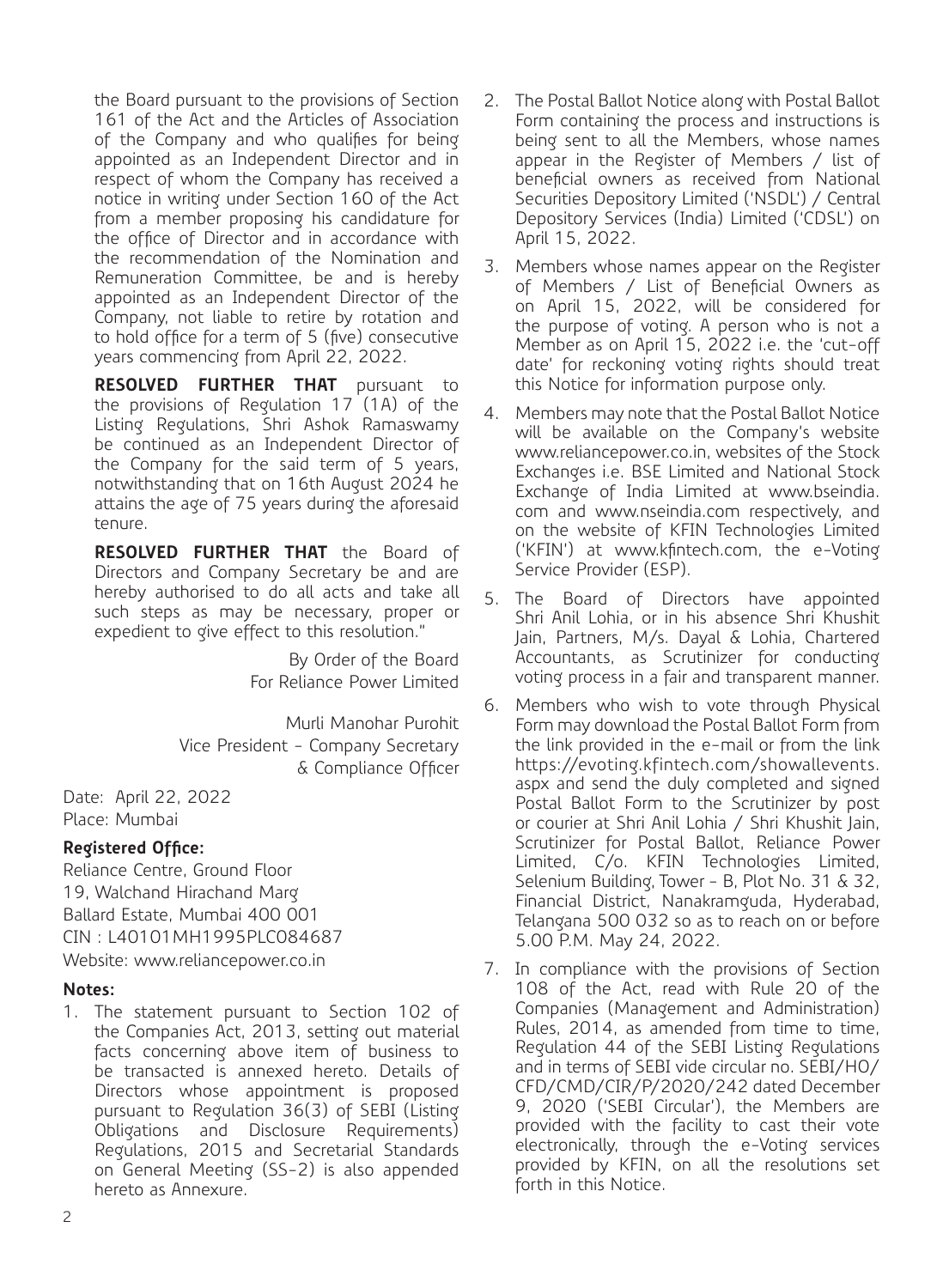- 8. Members may vote on the postal ballot from April 25, 2022 to May 24, 2022. In terms of the requirements of SEBI Circular, the e-Voting period begins at 10.00 A.M. (IST) on Monday, April 25, 2022 and ends at 5.00 P.M. (IST) on Tuesday, May 24, 2022. Thereafter, the e-Voting module shall be disabled by KFIN.
- 9. Pursuant to SEBI Circular, e-Voting process has been enabled to all the individual demat account holders, by way of single login credential, through their demat accounts / websites of Depositories / DPs in order to increase the efficiency of the voting process.
- 10. Individual demat account holders would be able to cast their vote without having to register again with the e-Voting service provider (ESP) thereby not only facilitating seamless authentication but also ease and convenience of participating in e-Voting process. Shareholders are advised to update their mobile number and e-mail ID with their DPs to access e-Voting facility.
- 11. Kindly note that the Members can opt for only one mode of voting, i.e. either by physical postal ballot or by e-Voting. If you are opting for e-Voting, then do not vote by physical postal ballot also and vice versa. In case Members cast their vote by both physical postal ballot and e-Voting, it may be noted that vote cast by them by e-Voting shall prevail and votes cast through physical postal ballot will be treated as invalid.
- 12. Members are requested to carefully read the instructions given in the enclosed Postal Ballot Form. Postal Ballot Form duly completed with the Assent (FOR) or Dissent (AGAINST) and signed should be sent directly to the Scrutiniser as per the address mentioned in the Postal Ballot Notice, so as to reach the Scrutiniser not later than 5.00 P.M. on May 24, 2022 to be eligible for being considered, failing which, it will be strictly treated as if no reply has been received from the Member. The Scrutiniser will submit his report to the Chairman of the Board or any person authorized by him after completion of the scrutiny on or before 5.00 P.M. on May 26, 2022 and the results of the voting by postal ballot (including voting through electronic means) will be declared on or before 5.00 P.M. on Thursday, May 26, 2022 at the Registered Office of the Company at Reliance Centre, Ground Floor, 19, Walchand Hirachand Marg, Ballard Estate, Mumbai 400 001, by placing it along with the Scrutiniser's

report on its notice board, Company's website, www.reliancepower.co.in and on the website of the agency KFIN at www.kfintech.com and shall also be communicated to the Stock Exchanges.

- 13. The resolutions shall be taken as passed on the last date specified by the Company for receipt of duly completed postal ballot form and e-Voting.
- 14. Voting rights shall be reckoned on the paid-up value of shares registered in the name of the Member as on April 15, 2022. Members can vote for their entire voting rights as per their discretion.
- 15. Corporate / Institutional Members (i.e. other than individuals, HUF, NRI etc.) opting for physical ballot are also required to send certified true copy of the board resolution / power of attorney / authority letter etc., together with attested specimen signature(s) of the duly authorized representative(s), to the Scrutinizer along with the Postal Ballot Form.
- 16. Relevant documents referred to in the accompanying notice are open for inspection by the Members at the Registered Office of the Company on all working days, except Saturdays, between 11:00 A.M. and 1:00 P. M. upto May 24, 2022.
- 17. Members whose email address is not registered can register the same in the following manner:
	- a. Members holding share(s) in physical mode can register their e-mail ID on the Company's website at https://www. reliancepower.co.in/web/reliancepower/ shareholder-registration by providing the requisite details of their holdings and documents for registering their e-mail address; and
	- b. Members holding share(s) in electronic mode are requested to register / update their e-mail address with their respective Depository Participants 'DPs' for receiving all communications from the Company electronically.
- 18. In case of Individual Shareholders holding securities in demat mode and who became a member of the Company after sending of the Notice and hold share(s) as of the cut-off date may follow steps mentioned below under 'Login method for e-Voting for Individual shareholders holding securities in demat mode.'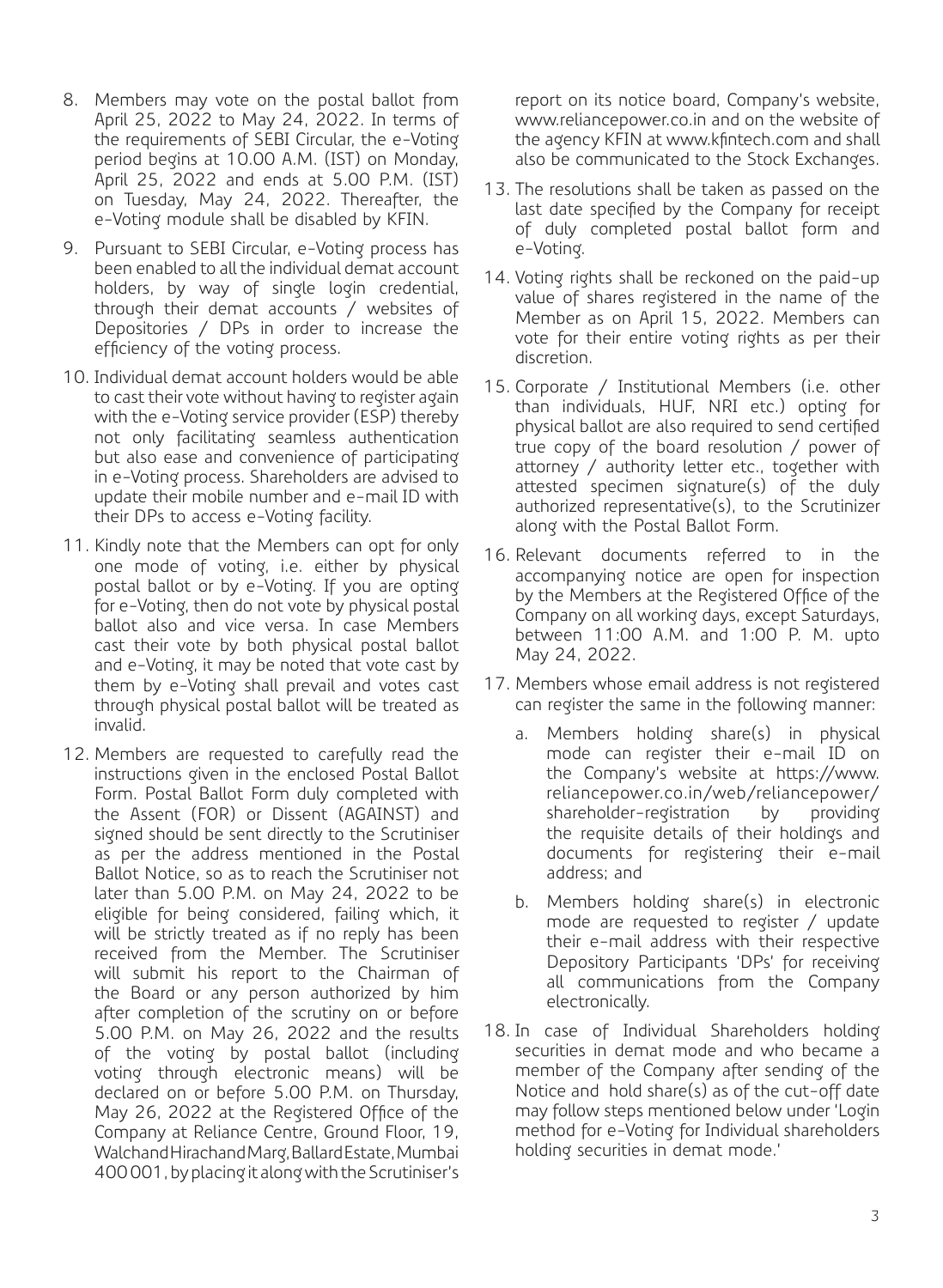19. Voting through electronic mode:

The Company is pleased to offer e-Voting facility for its Members to enable them to cast their votes electronically instead of dispatching Postal Ballot Form. E-Voting is optional. The procedure and instructions for the same are as follows:

- Step 1 Access to Depositories e-Voting system in case of individual shareholders holding shares in demat mode.
- Step 2 Access to KFIN e-Voting system in case of shareholders holding shares in physical and nonindividual shareholders in demat mode.

Details on Step 1 are mentioned below:

#### **Login method for remote e-Voting for Individual shareholders holding securities in demat mode.**

| Type of<br>shareholders                                                        | Login Method                                                                                                                                                                                                                                                                                                                                                                                                                                                                                                                                                                                                                                                                                                                                                                                                                                                                                                                                                                                                                                                                                                                                                                                                                                                                                                                                                                                                                                                                                                                                |
|--------------------------------------------------------------------------------|---------------------------------------------------------------------------------------------------------------------------------------------------------------------------------------------------------------------------------------------------------------------------------------------------------------------------------------------------------------------------------------------------------------------------------------------------------------------------------------------------------------------------------------------------------------------------------------------------------------------------------------------------------------------------------------------------------------------------------------------------------------------------------------------------------------------------------------------------------------------------------------------------------------------------------------------------------------------------------------------------------------------------------------------------------------------------------------------------------------------------------------------------------------------------------------------------------------------------------------------------------------------------------------------------------------------------------------------------------------------------------------------------------------------------------------------------------------------------------------------------------------------------------------------|
| Individual<br>Shareholders<br>holding securities<br>in demat mode<br>with NSDL | 1. User already registered for IDeAS facility:<br>I.<br>Visit URL: https://eservices.nsdl.com<br>II. Click on the "Beneficial Owner" icon under "Login" under 'IDeAS' section.<br>III. On the new page, enter User ID and Password. Post successful authentication, click<br>on "Access to e-Voting"<br>IV. Click on company name or e-Voting service provider and you will be re-directed to<br>e-Voting service provider website for casting the vote during the remote e-Voting<br>period.<br>2. User not registered for IDeAS e-Services<br>To register click on link : https://eservices.nsdl.com<br>I.<br>Select "Register Online for IDeAS" or click at https://eservices.nsdl.com/SecureWeb/<br>П.<br>IdeasDirectReq.jsp<br>III. Proceed with completing the required fields.<br>IV. Follow steps given in points 1<br>3. Alternatively by directly accessing the e-Voting website of NSDL<br>Open URL: https://www.evoting.nsdl.com/<br>I.<br>Click on the icon "Login" which is available under 'Shareholder/Member' section.<br>Н.<br>III. A new screen will open. You will have to enter your User ID (i.e. your sixteen digit<br>demat account number held with NSDL), Password / OTP and a Verification Code as<br>shown on the screen.<br>IV. Post successful authentication, you will requested to select the name of the company<br>and the e-Voting Service Provider name, i.e.KFIN.<br>On successful selection, you will be redirected to KFIN e-Voting page for casting your vote<br>during the remote e-Voting period. |
| Individual<br>Shareholders<br>holding securities<br>in demat mode<br>with CDSL | 1. Existing user who have opted for Easi / Easiest<br>Visit URL: https://web.cdslindia.com/myeasi/home/login or URL: www.cdslindia.com<br>I.<br>II. Click on New System Myeasi<br>III. Login with your registered user id and password.<br>IV. The user will see the e-Voting Menu. The Menu will have links of ESP i.e. KFIN<br>e-Voting portal.<br>V. Click on e-Voting service provider name to cast your vote.<br>2. User not registered for Easi/Easiest<br>Option to register is available at https://web.cdslindia.com/myeasi/Registration/<br>I.<br>EasiRegistration<br>Proceed with completing the required fields.<br>П.<br>III. Follow the steps given in point 1<br>3. Alternatively, by directly accessing the e-Voting website of CDSL<br>Visit URL: www.cdslindia.com<br>I.<br>Provide your demat Account Number and PAN No.<br>П.<br>III. System will authenticate user by sending OTP on registered Mobile & Email as<br>recorded in the demat Account.<br>After successful authentication, user will be provided links for the respective ESP, i.e KFIN<br>where the e- Voting is in progress.                                                                                                                                                                                                                                                                                                                                                                                                                            |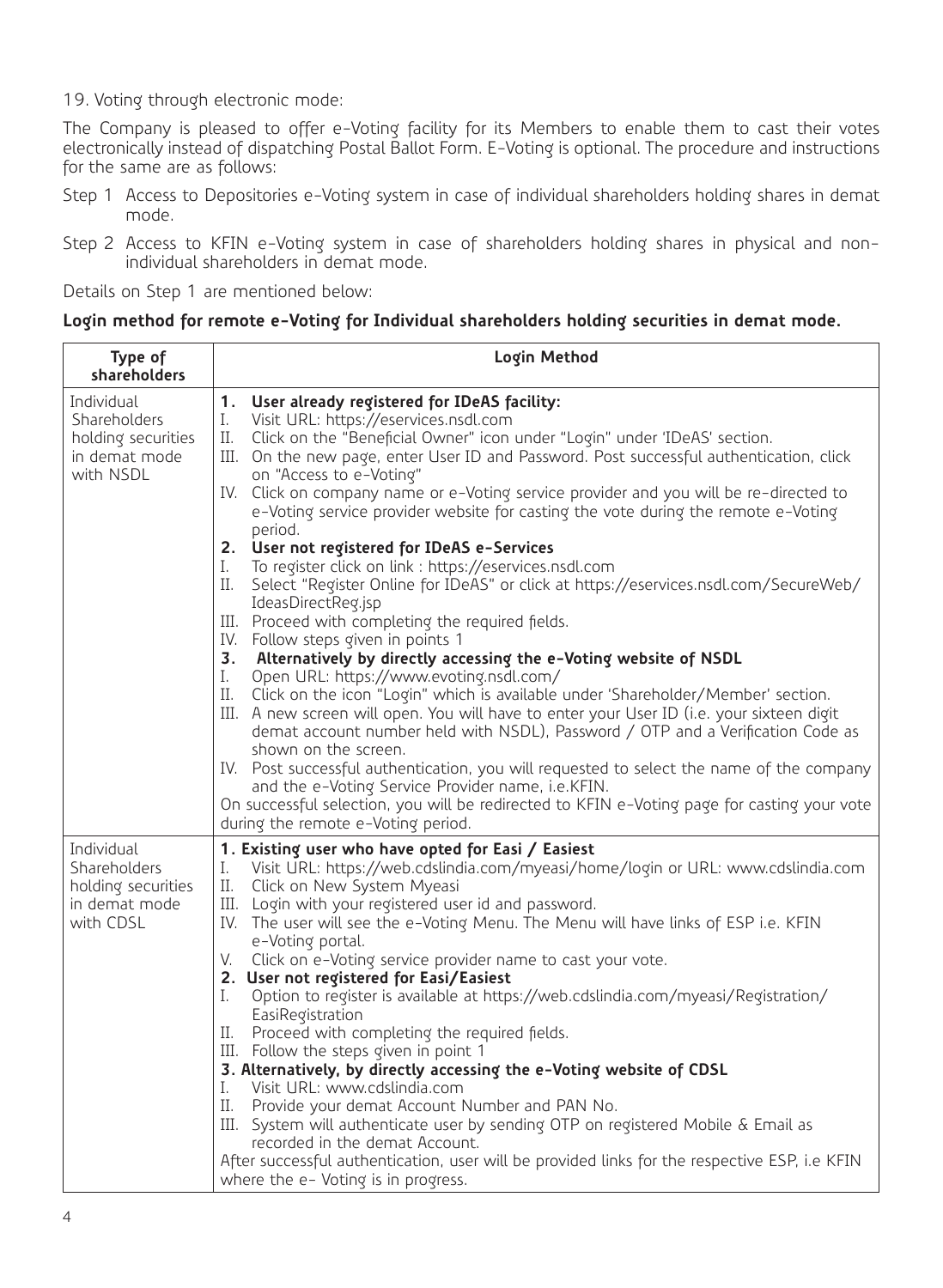| Individual        |    | You can also login using the login credentials of your demat account through your DP     |
|-------------------|----|------------------------------------------------------------------------------------------|
| Shareholder login |    | registered with NSDL / CDSL for e-Voting facility.                                       |
| through their     | П. | Once logged-in, you will be able to see e-Voting option. Once you click on e-Voting      |
| demat accounts    |    | option, you will be redirected to NSDL / CDSL Depository site after successful           |
| / Website of      |    | authentication, wherein you can see e-Voting feature.                                    |
| Depository        |    | III. Click on options available against company name or e-Voting service provider - KfIN |
| Participant       |    | and you will be redirected to e-Voting website of KFIN for casting your vote during      |
|                   |    | the remote e-Voting period without any further authentication.                           |
|                   |    |                                                                                          |

Important note: Members who are unable to retrieve User ID / Password are advised to use Forgot user ID and Forgot Password option available at respective websites.

Helpdesk for Individual Shareholders holding securities in demat mode for any technical issues related to login through Depository i.e. NSDL and CDSL.

| Login type      | Helpdesk details                                                                        |
|-----------------|-----------------------------------------------------------------------------------------|
| Securities held | Please contact NSDL helpdesk by sending a request at evoting@nsdl.co.in or call at toll |
| with NSDL       | free no.: 1800 1020 990 and 1800 22 44 30                                               |
| Securities held | Please contact CDSL helpdesk by sending a request at helpdesk.evoting@cdslindia.com or  |
| with CDSI       | contact at 022-23058738 or 022-23058542-43                                              |

Details on Step 2 are mentioned below:

**Login method for e-Voting for shareholders other than Individual's shareholders holding securities in demat mode and shareholders holding securities in physical mode.**

(A) Members whose email IDs are registered with the Company/ Depository Participant(s), will receive an email from KFIN which will include details of E-Voting Event Number (EVEN), USER ID and password.

They will have to follow the following process:

- 1. Launch internet browser by typing the URL: https://emeetings.kfintech.com/
- 2. Enter the login credentials (i.e. User ID and password). In case of physical folio, User ID will be EVEN (E-Voting Event Number) 6556, followed by folio number. In case of Demat account, User ID will be your DP ID and Client ID. However, if you are already registered with KFIN for e-Voting, you can use your existing User ID and password for casting the vote.
- 3. After entering these details appropriately, click on "LOGIN".
- 4. You will now reach password change Menu wherein you are required to mandatorily change your password. The new password shall comprise of minimum 8 characters with at least one upper case (A- Z), one lower case (a-z), one numeric value (0-9) and a special character (@,#,\$, etc.,). The system will prompt you to change your password and update your contact

details like mobile number, email ID etc. on first login. You may also enter a secret question and answer of your choice to retrieve your password in case you forget it. It is strongly recommended that you do not share your password with any other person and that you take utmost care to keep your password confidential.

- 5. You need to login again with the new credentials.
- 6. On successful login, the system will prompt you to select the "EVEN" and click on "Submit"
- 7. On the voting page, enter the number of shares (which represents the number of votes) as on the Cut-off Date under "FOR/AGAINST" or alternatively, you may partially enter any number in "FOR" and partially "AGAINST" but the total number in "FOR/AGAINST" taken together shall not exceed your total shareholding as mentioned herein above. You may also choose the option ABSTAIN. If the Member does not indicate either "FOR" or "AGAINST" it will be treated as "ABSTAIN" and the shares held will not be counted under either head.
- 8. Members holding multiple folios/demat accounts shall choose the voting process separately for each folio/ demat accounts.
- 9. You may then cast your vote by selecting an appropriate option and click on "Submit".
- 10. A confirmation box will be displayed. Click "OK" to confirm else "CANCEL" to modify. Once you have voted on the resolution (s), you will not be allowed to modify your vote. During the voting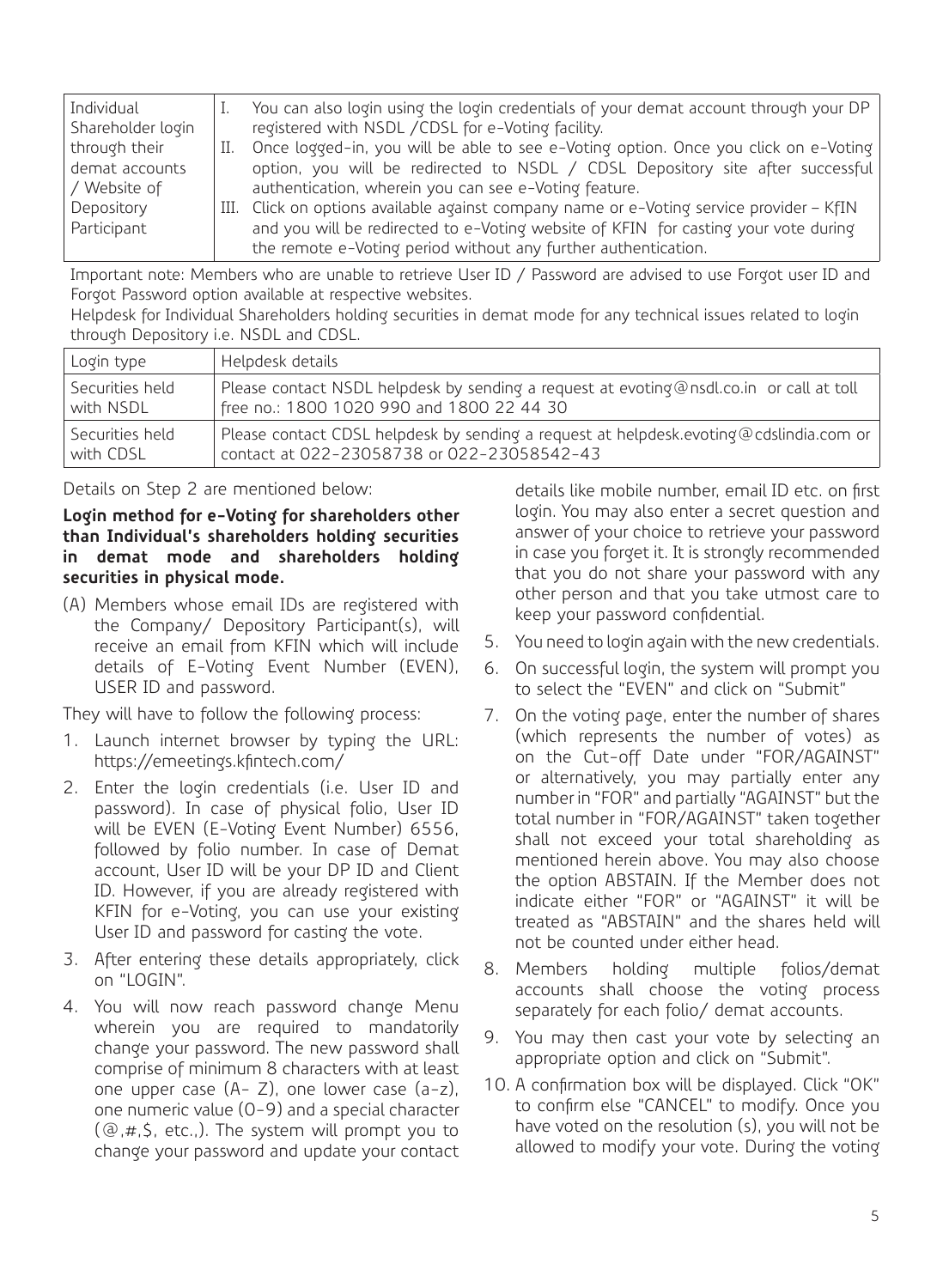period, Members can login any number of times till they have voted on the Resolution(s).

- 11. Corporate/Institutional Members (i.e. other than Individuals, HUF, NRI etc.) are also required to send scanned certified true copy (PDF Format) of the Board Resolution/Authority Letter etc., authorizing its representative to cast its vote through remote e-Voting. together with attested specimen signature(s) of the duly authorised representative(s), to the Scrutinizer at email id scrutinizeragl@gmail.com with a copy marked to evoting@kfintech.com. The scanned image of the above-mentioned documents should be in the naming format "Corporate Name\_Even No."
- (B) Members whose email IDs are not registered with the Company/Depository Participants(s), and consequently the Postal Ballot Notice and e-Voting instructions cannot be serviced, will have to follow the following process:
	- Members who have not registered their email address and in consequence the Postal Ballot Notice and e-Voting instructions cannot be serviced, may temporarily get their email address and mobile number provided with KFIN, by accessing the link: https://ris.kfintech.com/clientservices/ mobilereg/mobileemailreg.aspx.
	- ii. Members are requested to follow the process as guided to capture the email address and mobile number for sending the soft copy of the notice and e-Voting instructions along with the User ID and Password. In case of any queries, member may write to einward.ris@kfintech.com.
	- iii. Alternatively, member may send an e-mail request at the email id einward.ris@ kfintech.com along with scanned copy of the signed copy of the request letter providing the email address, mobile number, self-attested PAN copy and Client Master copy in case of electronic folio and copy of share certificate in case of physical folio for sending the Postal Ballot Notice and the e-Voting instructions.

**Statement pursuant to Section 102 of the Companies Act, 2013 setting out all material facts:**

#### **Item No 1: Appointment of Dr. Thomas Mathew as an Independent Director.**

Dr. Thomas Mathew was appointed as an additional Director in the capacity of an Independent Director of the Company by the Board with the recommendation of the Nomination and Remuneration Committee, for a term of 5 (five) consecutive years commencing from February 26, 2022, in accordance with the provisions of Section 149 read with Schedule IV to the Companies Act, 2013 (the 'Act').

The Company has received a declaration from Dr. Thomas Mathew confirming that he meets the criteria of independence as prescribed both under Section 149(6) of the Act and under SEBI (Listing Obligations and Disclosure Requirements) Regulations, 2015 (the "Listing Regulations"). In the opinion of the Board and based on the declaration of independence submitted by him, Dr. Thomas Mathew fulfils the conditions specified in the Act, the Rules made thereunder and the Listing Regulations for his appointment as an Independent Director and that he is independent of the management.

The Nomination and Remuneration Committee (NRC) has considered amongst others, leadership capabilities, expertise in governance, legal compliance, finance management, administrative knowledge & experience and global experience/ international exposure as the skills required for this role. In view of the above, the NRC and the Board of Directors are of the view that Dr. Thomas Mathew possesses the requisite skills and capabilities, which would be of immense benefit to the Company and hence it is desirable to appoint him as an Independent Director.

As required under Section 160 of the Act, the Company has received a notice in writing from a member proposing the candidature of Dr. Thomas Mathew for the office of Director of the Company. Dr Thomas Mathew is not disqualified from being appointed as Director in terms of Section 164 of the Act and has given his consent to act as Director.

Keeping in view the above and in terms of Listing Regulations, consent of the members for appointment of Dr. Thomas Mathew as an Independent Director, not liable to retire by rotation,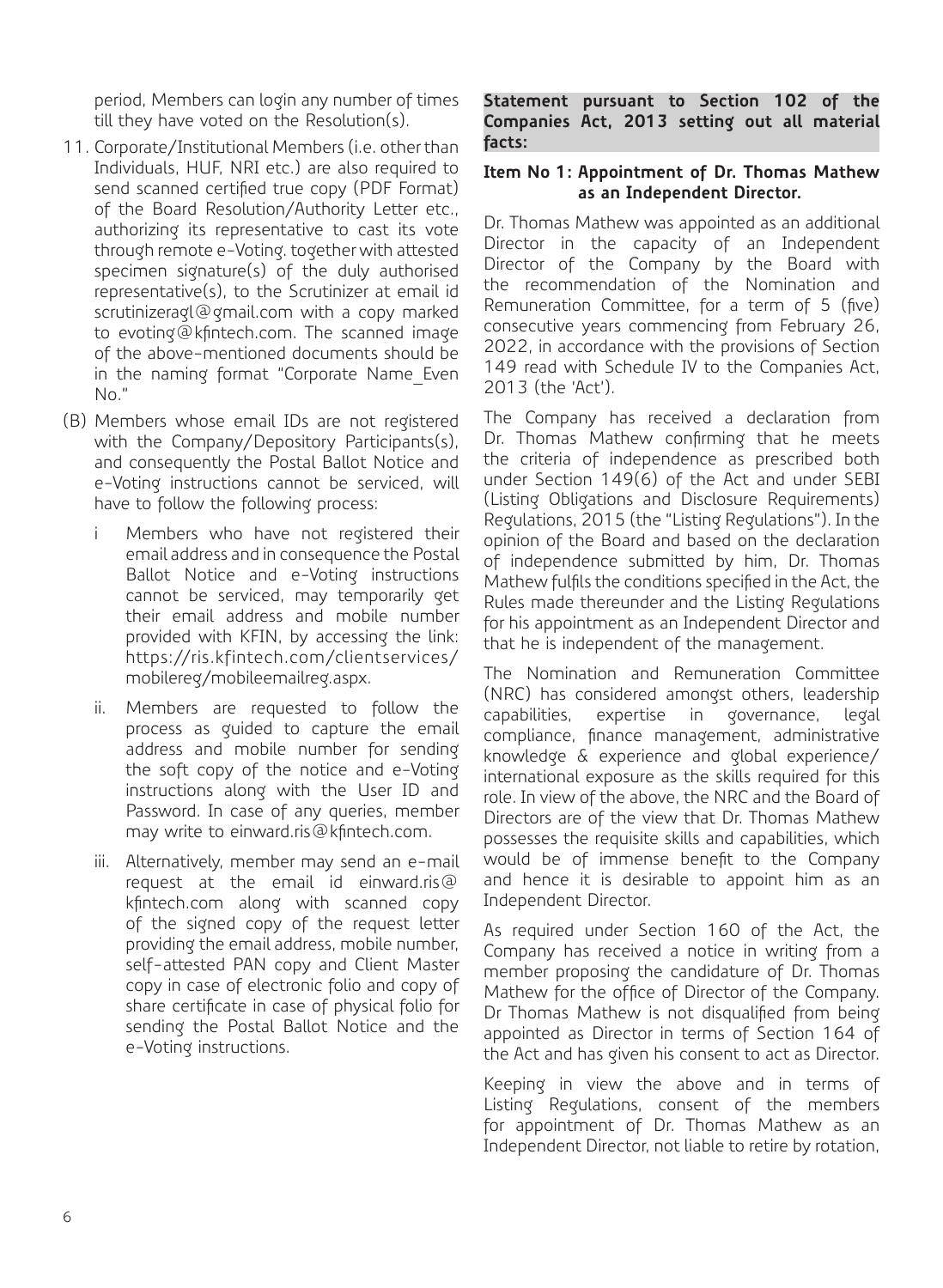is sought by way of special resolution, as set out in the resolution in Item No. 1 of the accompanying Notice.

Dr. Thomas Mathew is interested in the resolution set out in Item No 1. of the notice with regard to his appointment.

The relatives of Dr. Thomas Mathew may be deemed to be interested in the resolution set out in Item No 1 of the notice, to the extent of their equity shareholding interest, if any, in the Company.

Save and except the above, none of the other Directors, Key Managerial Personnel and their relatives are concerned or interested, financially or otherwise, in this resolution.

The Board accordingly recommends the Special Resolution set out in Item No 1 of the accompanying Notice for the approval of the members.

#### **Item No 2: Appointment of Shri Ashok Ramaswamy as an Independent Director.**

Shri Ashok Ramaswamy was appointed as an additional Director in the capacity of an Independent Director of the Company by the Board with the recommendation of the Nomination and Remuneration Committee, for a term of 5 (five) consecutive years commencing from April 22, 2022, in accordance with the provisions of Section 149 read with Schedule IV to the Companies Act, 2013 (the 'Act').

The Company has received a declaration from Shri Ashok Ramaswamy confirming that he meets the criteria of independence as prescribed both under Section 149(6) of the Act and under SEBI (Listing Obligations and Disclosure Requirements) Regulations, 2015 (the "Listing Regulations"). In the opinion of the Board and based on the declaration of independence submitted by him, Shri Ashok Ramaswamy fulfils the conditions specified in the Act, the Rules made thereunder and the Listing Regulations for his appointment as an Independent Director and that he is independent of the management.

The Nomination and Remuneration Committee (NRC) has considered amongst others, leadership capabilities, expertise in governance, legal compliance, finance management, administrative knowledge & experience and global experience/ international exposure as the skills required for this role. In view of the above, the NRC and the Board of Directors are of the view that Shri Ashok Ramaswamy possesses the requisite skills and capabilities, which would be of immense benefit to the Company and hence it is desirable to appoint him as an Independent Director and his continuation on the Board of the Company as an Independent Director even after attaining the age of 75 years will be in the interest of the Company.

As required under Section 160 of the Act, the Company has received a notice in writing from a member proposing the candidature of Shri Ashok Ramaswamy for the office of Director of the Company. Shri Ashok Ramaswamy is not disqualified from being appointed as Director in terms of Section 164 of the Act and has given his consent to act as Director.

Keeping in view the above and in terms of Listing Regulations, consent of the members for appointment of Shri Ashok Ramaswamy as an Independent Director, not liable to retire by rotation, is sought by way of special resolution, as set out in the resolution in Item No. 2 of the accompanying Notice.

Shri Ashok Ramaswamy is interested in the resolution set out in Item No 2 of the notice with regard to his appointment.

The relatives of Shri Ashok Ramaswamy may be deemed to be interested in the resolution set out in Item No 2 of the notice, to the extent of their equity shareholding interest, if any, in the Company.

Save and except the above, none of the other Directors, Key Managerial Personnel and their relatives are concerned or interested, financially or otherwise, in this resolution.

The Board accordingly recommends the Special Resolution set out in Item No 2 of the accompanying Notice for the approval of the members.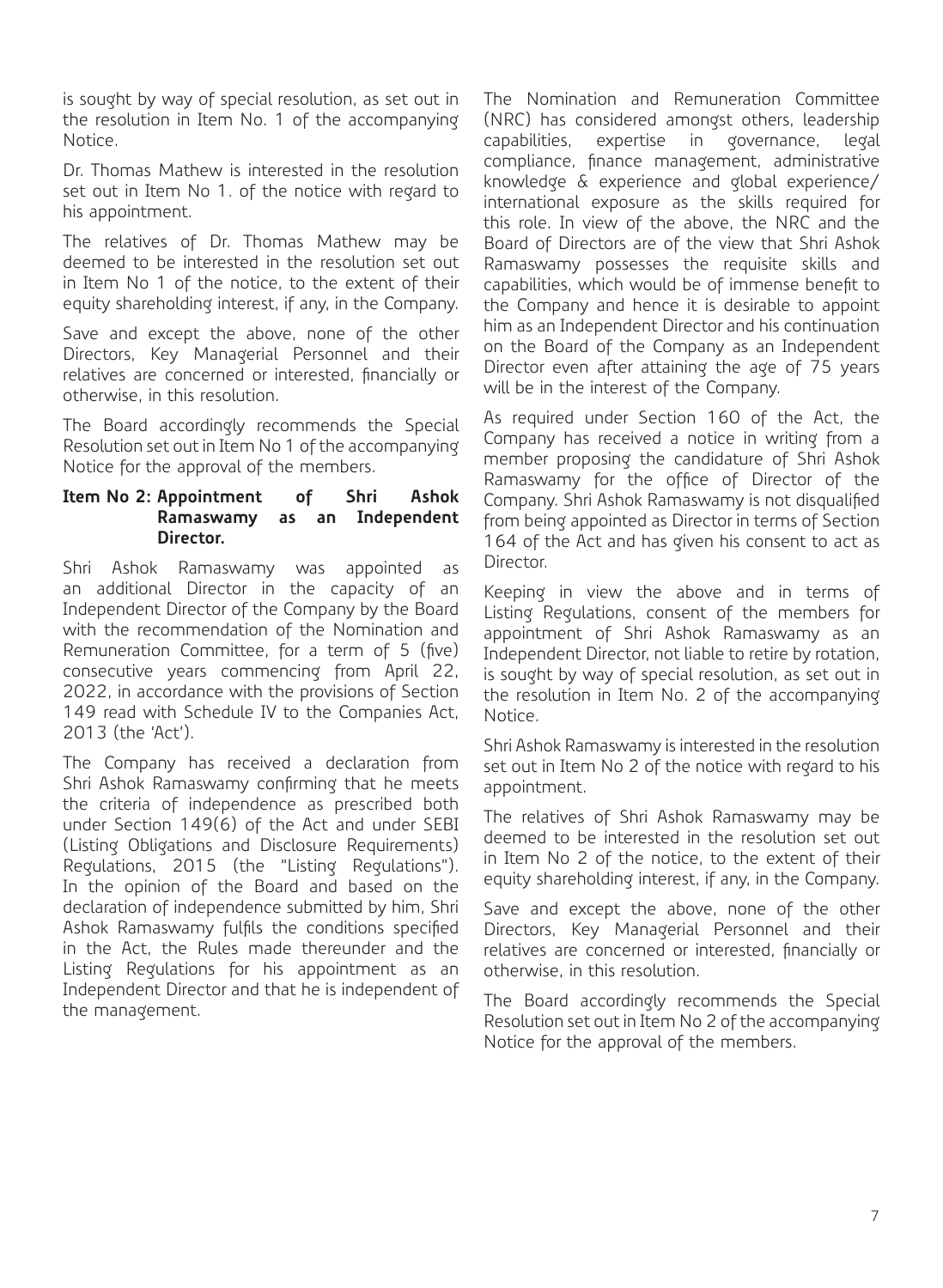# **Annexure to Item No 1 & 2 of the Notice**

Details of Director whose appointment is proposed required to be given pursuant to Regulation 36(3) of the Securities and Exchange Board of India (Listing Obligations and Disclosure Requirements) Regulations, 2015 and Secretarial Standard on General Meetings issued by the Institute of Company Secretaries of India are as follows:

| Name of the Director                                                                                    | Dr. Thomas Mathew                                                                                                                                                                                                                                                                                                                                                                                                                                                                                                                                                                                                                                                                                                                                                                                                                                                                                                                                                                                                                                                                                                                                                                                                                                                                                                                                                                                           | Shri Ashok Ramaswamy                                                                                                                                                                                                                                                                                                                                                                                                                                                                                                                                                                                                                                                                                                                                                                                                                                                                                                                                                                                                                                                                                                                                                                                                                                                    |
|---------------------------------------------------------------------------------------------------------|-------------------------------------------------------------------------------------------------------------------------------------------------------------------------------------------------------------------------------------------------------------------------------------------------------------------------------------------------------------------------------------------------------------------------------------------------------------------------------------------------------------------------------------------------------------------------------------------------------------------------------------------------------------------------------------------------------------------------------------------------------------------------------------------------------------------------------------------------------------------------------------------------------------------------------------------------------------------------------------------------------------------------------------------------------------------------------------------------------------------------------------------------------------------------------------------------------------------------------------------------------------------------------------------------------------------------------------------------------------------------------------------------------------|-------------------------------------------------------------------------------------------------------------------------------------------------------------------------------------------------------------------------------------------------------------------------------------------------------------------------------------------------------------------------------------------------------------------------------------------------------------------------------------------------------------------------------------------------------------------------------------------------------------------------------------------------------------------------------------------------------------------------------------------------------------------------------------------------------------------------------------------------------------------------------------------------------------------------------------------------------------------------------------------------------------------------------------------------------------------------------------------------------------------------------------------------------------------------------------------------------------------------------------------------------------------------|
| Age                                                                                                     | 65 years                                                                                                                                                                                                                                                                                                                                                                                                                                                                                                                                                                                                                                                                                                                                                                                                                                                                                                                                                                                                                                                                                                                                                                                                                                                                                                                                                                                                    | 72 years                                                                                                                                                                                                                                                                                                                                                                                                                                                                                                                                                                                                                                                                                                                                                                                                                                                                                                                                                                                                                                                                                                                                                                                                                                                                |
| Date of first<br>appointment on Board                                                                   | February 26, 2022                                                                                                                                                                                                                                                                                                                                                                                                                                                                                                                                                                                                                                                                                                                                                                                                                                                                                                                                                                                                                                                                                                                                                                                                                                                                                                                                                                                           | April 22, 2022                                                                                                                                                                                                                                                                                                                                                                                                                                                                                                                                                                                                                                                                                                                                                                                                                                                                                                                                                                                                                                                                                                                                                                                                                                                          |
| Brief resume including<br>qualification,<br>experience and<br>Expertise in specific<br>functional areas | Thomas<br>Mathew,<br>holds<br>Dr.<br>a<br>bachelor's degree in arts from the<br>University of Delhi and a bachelor's<br>degree in law from Campus Law<br>Centre-II, Faculty of Law. He also<br>holds a master's degree in arts, a<br>degree of master of philosophy, and<br>a degree of doctor of philosophy<br>from Jawaharlal Nehru University. He<br>has experience of working with the<br>Ministry of Finance and the Ministry<br>of Defence. He represented India<br>as the leader of the delegation in<br>several conferences and meetings.<br>Dr. Thomas Mathew has addressed/<br>presented papers in several fora<br>including those in the United States<br>Department of Defence and Stanford<br>University, USA. He also spearheaded<br>several new reforms in the Ministry<br>of Defence. He published scores<br>of articles, Opeds, etc. in leading<br>newspapers like the Times of India,<br>Economic Times, The Indian Express,<br>The Hindu, etc. He has also edited<br>book on India-US Strategic Ties<br>contributing it lead chapter. As the<br>Additional Secretary to the 13th<br>President of India, Mr. Pranab<br>Mukherjee, he authored two books,<br>"The Winged Wonders of Rashtrapati<br>Bhavan" and "Abode under the<br>Dome". These books were regularly<br>presented by the Indian President to<br>the visiting Heads of States and other<br>world leaders who called on him. | Shri R Ashok is a former Civil Servant<br>with over 40 years experience in<br>the areas of Financial Control and<br>Management, General Administration,<br>Vigilance Inquiry and administration,<br>procurement,<br>regulation<br>and<br>information technology.<br>Shri R Ashok has leadership capabilities,<br>expertise in<br>governance,<br>legal<br>compliance, finance management,<br>administrative<br>knowledge<br>$\delta$<br>experience and global experience/<br>international exposure.<br>Shri R Ashok retired as a Secretary<br>level official from Govt. of India<br>and subsequently was appointed<br>as Member, TRAI - a statutory<br>appointment.<br>Shri R Ashok holds Masters Degree<br>in Science, Management and Public<br>Administration and in the early part of<br>his career was intimately involved in<br>application of information technology<br>to computer aided management<br>information<br>system<br>design<br>and<br>implementation.<br>Most positions held by him required<br>deep comprehension in the subject<br>and knowledge on allied areas and<br>tested analytical and inferential skills<br>Shri R Ashok has travelled widely<br>around the world and is generally<br>familiar with the foreign environment<br>and culture. |
| <b>Other Directorships</b>                                                                              | Reliance General Insurance Company<br>Limited<br>Reliance Nippon Life Insurance<br>Company Limited                                                                                                                                                                                                                                                                                                                                                                                                                                                                                                                                                                                                                                                                                                                                                                                                                                                                                                                                                                                                                                                                                                                                                                                                                                                                                                          | Mumbai Metro One Private Limited<br>Reliance Home Finance Limited                                                                                                                                                                                                                                                                                                                                                                                                                                                                                                                                                                                                                                                                                                                                                                                                                                                                                                                                                                                                                                                                                                                                                                                                       |
|                                                                                                         | Reliance Infrastructure Limited                                                                                                                                                                                                                                                                                                                                                                                                                                                                                                                                                                                                                                                                                                                                                                                                                                                                                                                                                                                                                                                                                                                                                                                                                                                                                                                                                                             |                                                                                                                                                                                                                                                                                                                                                                                                                                                                                                                                                                                                                                                                                                                                                                                                                                                                                                                                                                                                                                                                                                                                                                                                                                                                         |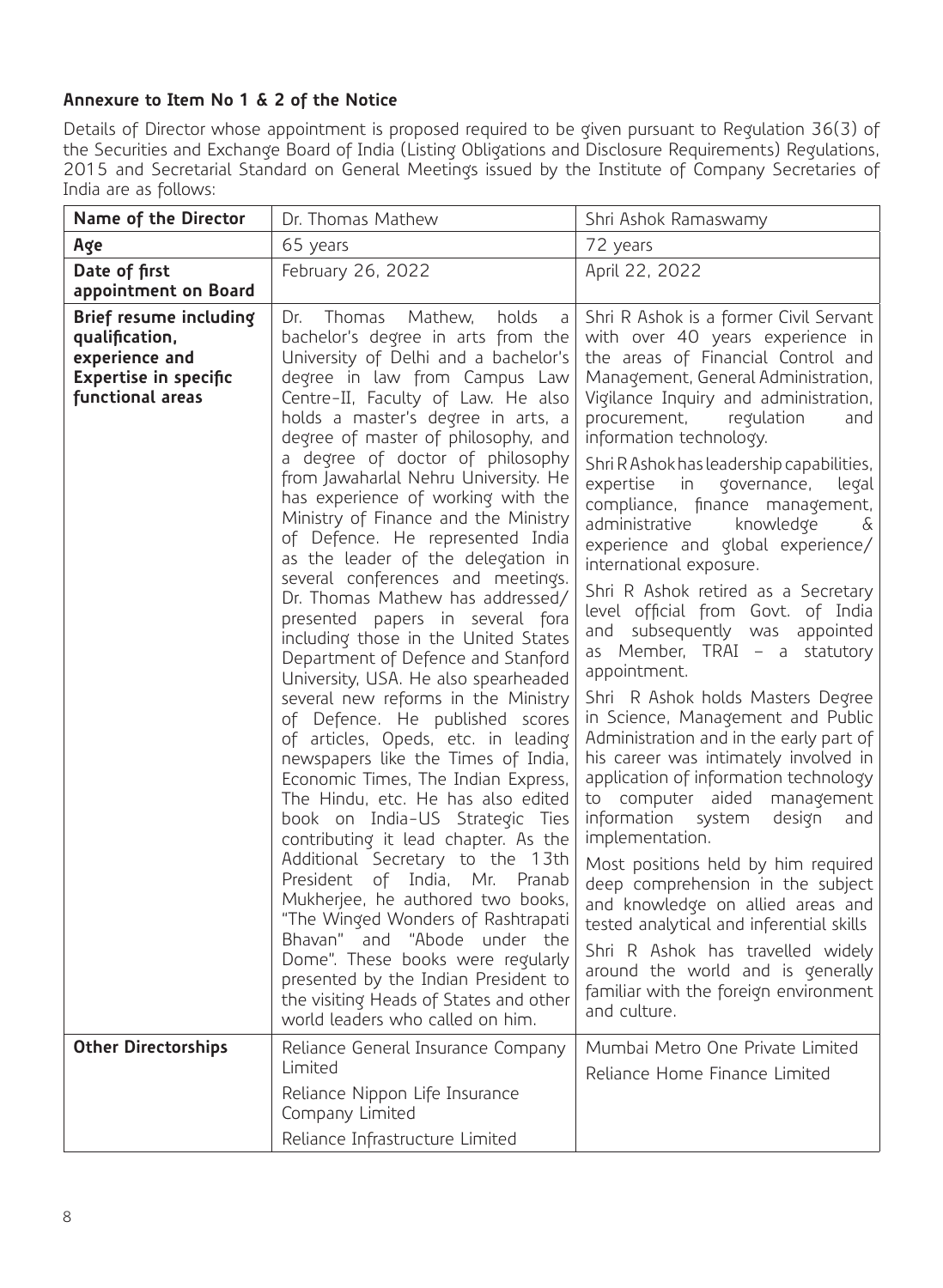| Chairmanship/                                                                         | <b>Reliance Power Limited</b>                                                     | <b>Reliance Home Finance Limited</b>                                     |  |
|---------------------------------------------------------------------------------------|-----------------------------------------------------------------------------------|--------------------------------------------------------------------------|--|
| Membership of                                                                         | Audit Committee - Chairperson<br>$\bullet$                                        | Audit Committee - member<br>$\bullet$                                    |  |
| Committees in<br>Companies in which<br>position of Director is                        | Corporate Social Responsibility<br>$\bullet$<br>(CSR) Committee - Chairperson     | Corporate Social Responsibility<br>$\bullet$<br>(CSR) Committee - member |  |
| held                                                                                  | Nomination and Remuneration<br>$\bullet$<br>Committee - member                    | Risk Management Committee<br>$\bullet$<br>-member                        |  |
|                                                                                       | Risk Management Committee -<br>$\bullet$<br>member                                |                                                                          |  |
|                                                                                       | Stakeholder<br>Relationship<br>$\bullet$<br>Committee - member                    |                                                                          |  |
|                                                                                       | Reliance Nippon Life Insurance<br><b>Company Limited</b>                          |                                                                          |  |
|                                                                                       | Audit Committee - member<br>$\bullet$                                             |                                                                          |  |
|                                                                                       | Nomination and Remuneration<br>$\bullet$<br>Committee - member                    |                                                                          |  |
|                                                                                       | Risk Management Committee -<br>$\bullet$<br>member                                |                                                                          |  |
|                                                                                       | Corporate Social Responsibility<br>$\bullet$<br>(CSR) Committee - member          |                                                                          |  |
|                                                                                       | Investment Committee - member<br>$\bullet$                                        |                                                                          |  |
|                                                                                       | Share Transfer and Allotment<br>$\bullet$<br>Committee - member                   |                                                                          |  |
|                                                                                       | General<br>Reliance<br>Insurance                                                  |                                                                          |  |
|                                                                                       | <b>Company Limited</b>                                                            |                                                                          |  |
|                                                                                       | Audit Committee - member<br>$\bullet$<br>Nomination and Remuneration<br>$\bullet$ |                                                                          |  |
|                                                                                       | Committee - member                                                                |                                                                          |  |
|                                                                                       | Risk Management Committee -<br>$\bullet$<br>member                                |                                                                          |  |
|                                                                                       | Corporate Social Responsibility<br>$\bullet$<br>(CSR) Committee - member          |                                                                          |  |
|                                                                                       | Investment Committee - member<br>$\bullet$                                        |                                                                          |  |
|                                                                                       | Reliance Infrastructure Limited                                                   |                                                                          |  |
|                                                                                       | Audit Committee - member<br>$\bullet$                                             |                                                                          |  |
|                                                                                       | Relationship<br>Stakeholder<br>Committee - Chairperson                            |                                                                          |  |
|                                                                                       | Nomination and Remuneration<br>Committee - member                                 |                                                                          |  |
|                                                                                       | Corporate Social Responsibility<br>$\bullet$<br>(CSR) Committee - member          |                                                                          |  |
|                                                                                       | Risk Management Committee -<br>$\bullet$<br>member                                |                                                                          |  |
| Listed entities from<br>which the Director has<br>resigned in the past<br>three years | Reliance Capital Limited                                                          | Not applicable                                                           |  |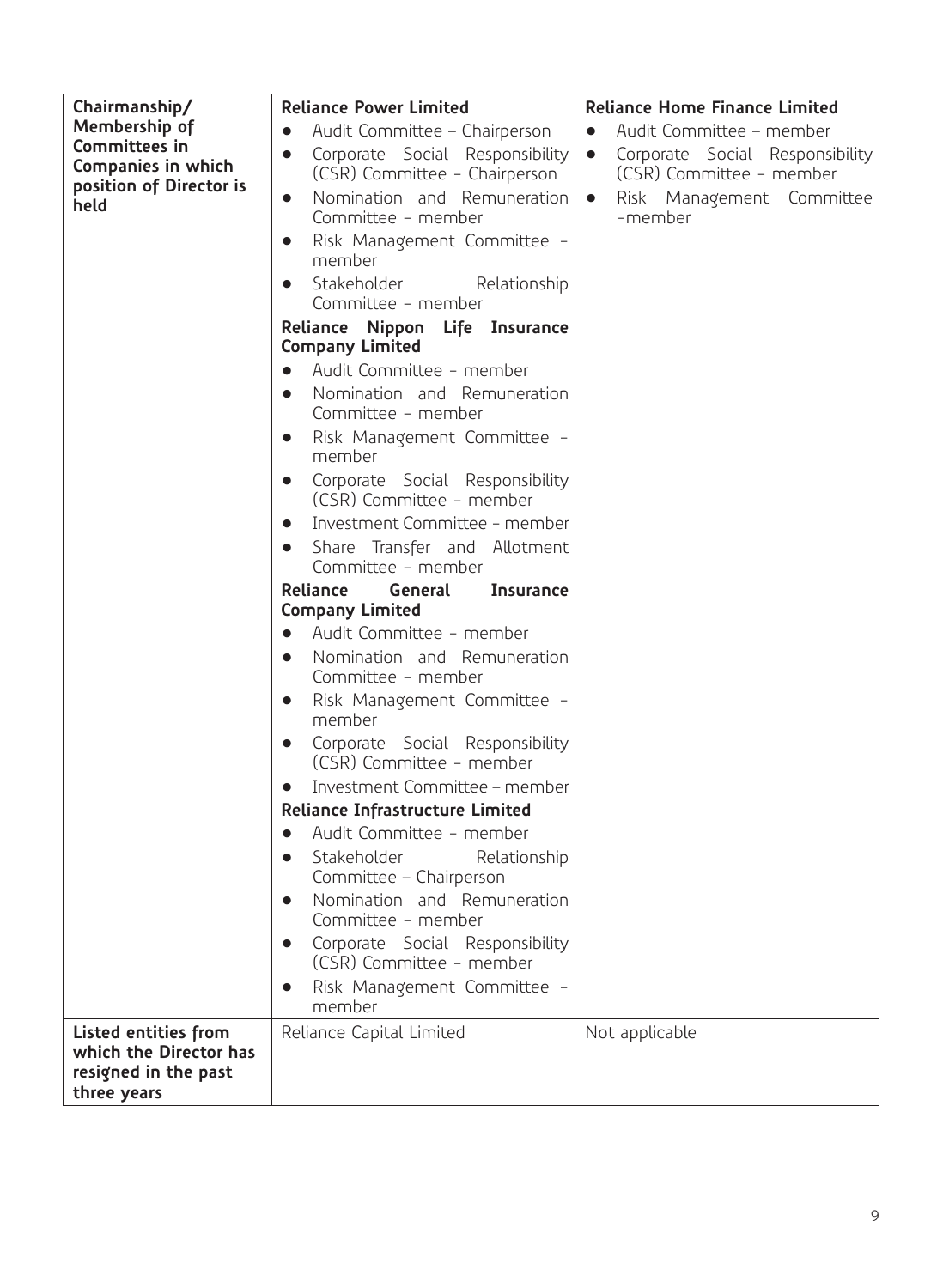| Relationship with other<br>Directors, Managers<br>and Key Managerial<br>Personnel of the<br>Company                    | Dr. Thomas Mathew does not have<br>any relationship with other Directors,<br>Managers and Key Managerial<br>Personnel of the Company. | Shri Ashok Ramaswamy does not have<br>any relationship with other Directors,<br>Managers and Key Managerial<br>Personnel of the Company. |
|------------------------------------------------------------------------------------------------------------------------|---------------------------------------------------------------------------------------------------------------------------------------|------------------------------------------------------------------------------------------------------------------------------------------|
| Shareholding of<br>non-executive directors<br>in the listed entity,<br>including shareholding<br>as a beneficial owner | 1 Equity Share                                                                                                                        | Nil                                                                                                                                      |
| No. of board meetings<br>attended during the<br>financial year (FY2022)                                                | 1 out of 1 board meeting held since<br>his appointment                                                                                | Not applicable                                                                                                                           |
| Terms and conditions<br>of appointment<br>including remuneration                                                       | As per the resolution set out in this<br>Notice read with the Statement<br>hereto.                                                    | As per the resolution set out in this<br>Notice read with the Statement<br>hereto.                                                       |

By Order of the Board For Reliance Power Limited

Murli Manohar Purohit Vice President - Company Secretary & Compliance Officer

Date: April 22, 2022 Place: Mumbai

## **Registered Office:**

Reliance Centre, Ground Floor 19, Walchand Hirachand Marg Ballard Estate, Mumbai 400 001 CIN : L40101MH1995PLC084687 Website: www.reliancepower.co.in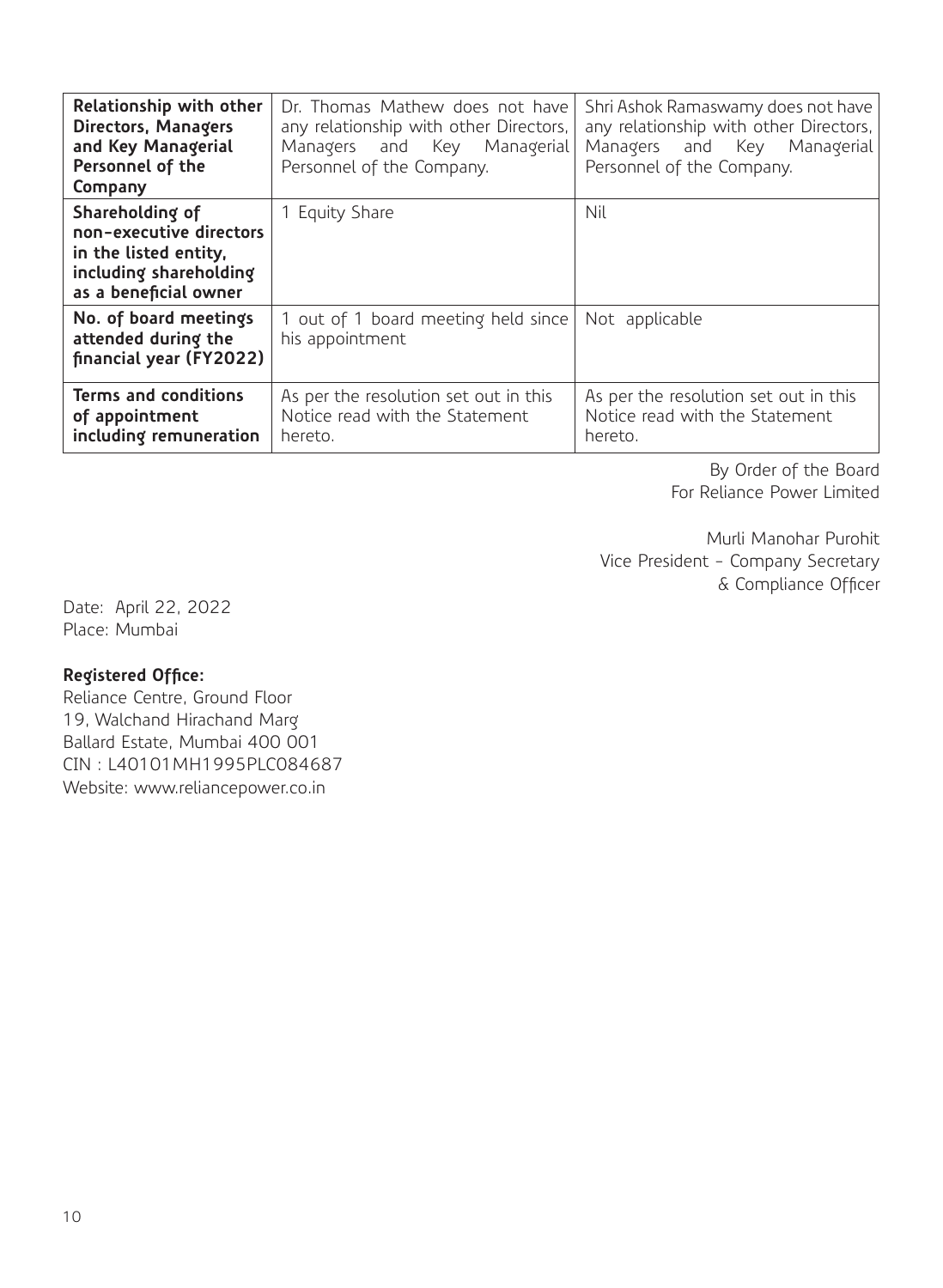# **Reliance Power Limited**

CIN: L40101MH1995PLC084687

Registered Office : Reliance Centre, Ground Floor, 19, Walchand Hirachand Marg, Ballard Estate, Mumbai 400 001 Tel.: +91 22 4303 1000, Fax: +91 22 4303 3166, E-mail:reliancepower.investors@relianceada.com, Website: www.reliancepower.co.in

## **Postal Ballot Form**

- 1 Name and registered address of the sole / : first named Member (IN BLOCK LETTERS)
- 2 Name(s) of the joint Member(s), if any, : (IN BLOCK LETTERS)
- 3 Registered Folio Number / DP ID No. / : Client ID No.\*
- 4 Number of Share(s) held :

(\*Applicable to members holding share(s) in dematerialized form\*)

I/We, hereby exercise my / our vote in respect of the following Resolution to be passed through Postal Ballot including Electronic Voting (e-Voting) for the Special Business stated in the Notice dated April 22, 2022, of Reliance Power Limited ("the Company") by sending my / our Assent (FOR) or Dissent (AGAINST) to the said Resolution by placing the tick mark (a) at the appropriate column below:

| <b>Description of Business Item</b>                               | No. of Equity<br>Share(s) Held | I/We assent to<br>the Resolution<br>(FOR) | I/We dissent to<br>the Resolution<br>(AGAINST) |
|-------------------------------------------------------------------|--------------------------------|-------------------------------------------|------------------------------------------------|
| <b>Special Resolutions</b>                                        |                                |                                           |                                                |
| Appointment of Dr. Thomas Mathew as an<br>Independent Director    |                                |                                           |                                                |
| Appointment of Shri Ashok Ramaswamy as an<br>Independent Director |                                |                                           |                                                |

E-mail: etc. No. / Mobile No:

Place:

Date :

**Signature of Member**

**NOTE: Please read the printed instructions overleaf carefully before exercising your vote**